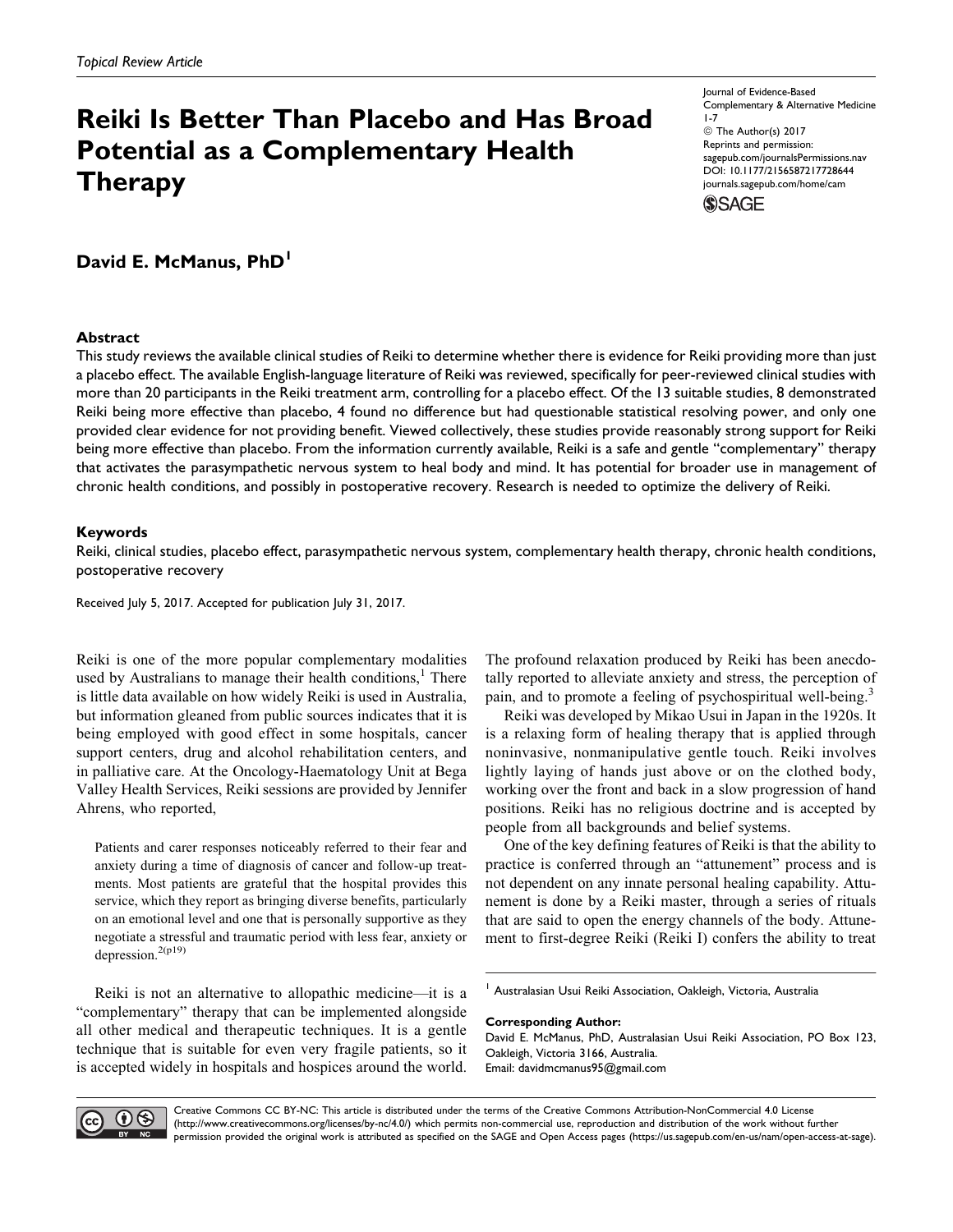oneself and others by touch. Attunement to second-degree Reiki (Reiki II) confers the ability to use specific symbols to access Reiki mentally for distant healing. Attunement to thirddegree Reiki (Reiki III), or master level, confers the ability to attune others into Reiki. At each level, the ability to effectively heal with Reiki develops progressively through committed practice.<sup>4</sup>

Understandably, the ability to confer special healing abilities through an attunement ritual is regarded with skepticism by many people. It could be argued that any health benefits of Reiki are nothing more than a placebo effect and that the same benefits could be achieved without attunement.

Reviews of Reiki clinical trials have been published by Lee et al,<sup>5</sup> vanderVaart et al,<sup>6</sup> and by Baldwin et al.<sup>7</sup> In summary, these reviewers found that Reiki had some promise in the areas of pain, relaxation, and anxiety management, but there was a need for further experiments with greater numbers of subjects to allow statistically meaningful interpretation.

In recent years, there have been many new publications on Reiki trials, but these have not been subject to review. The present study was undertaken to review the available clinical studies of Reiki to determine whether there is evidence for Reiki providing more than just a placebo effect.

## **Methods**

Four selection criteria were applied to Reiki studies for inclusion in this review. First, only studies of hands-on Reiki were considered. While distance healing is considered to be a valid Reiki technique, there are currently too few published studies to draw statistical conclusions.

Second, only quantitative studies including a "sham Reiki" placebo control were considered. Sham Reiki involves an actor mimicking the hand positions and other procedures used by the attuned Reiki practitioner. It is intended to serve as a placebo control, in which the only significant experimental variable is whether or not the practitioner has received a Reiki attunement.

Third, this review only includes reports published in peer-reviewed journals, thereby excluding master's and PhD theses. The rationale for this is that the methods and results in published articles have survived screening and evaluation by peer review, whereas master's and PhD theses have not.

Fourth, this review only includes studies involving 20 or more participants in the Reiki treatment arm. A criticism raised in previous reviews is that many studies were flawed by the use of too few experimental subjects, making them incapable of reaching statistically significant conclusions. The inclusion of studies with 20 or more participants helps ensure that the conclusions are statistically robust.

The exception to this criterion is the inclusion of 2 studies that used laboratory rats as experimental recipients of Reiki.<sup>8,9</sup> These were rigorously conducted studies that collected "hard" evidence through microscopic tissue examination and implanted telemetric transmitters, with care taken to ensure statistically significant outcomes. These are regarded as highly significant studies because they prelude the possibility of a psychological placebo effect. Even so, a sham Reiki placebo control was used in each study.

Identification of English-language Reiki studies was done by undertaking a Google Scholar search using a variety of key words, repeated over a period of more than 3 months. In addition, the reference lists of identified articles were also scrutinized, to help identify any additional references. Full copies of all identified publications were obtained, to ensure that experimental details were correctly understood. Only the publications meeting all of the selection criteria were included in this review.

## **Results**

There were 13 peer-reviewed studies published between 1998 and 2016 that met all of the selection criteria. There were 4 randomized single-blind studies and 7 randomized doubleblind studies with human participants, and 2 studies using rats. The studies included both pilot studies and clinical trials, looking at both short-term and long-term application of Reiki.

To assist in the interpretation of these data, the selected studies can be grouped into 4 categories:

- 1. Physiological responses to Reiki
- 2. Use of Reiki as a complementary therapy for a chronic condition
- 3. Use of Reiki as a treatment for a chronic condition
- 4. Use of Reiki as a complementary therapy for an acute condition

# Physiological Responses to Reiki

Witte and Dundes $10$  conducted a randomized, placebocontrolled pilot study using university student volunteers to measure objectively the effect of Reiki on physical and mental relaxation. Reiki was provided by a Reiki I practitioner over a period of 20 minutes, involving 4 hand positions on head, neck, and upper torso of a seated participant. Four treatment arms were used, each with 25 participants: Reiki, sham Reiki placebo, a control group relaxing and listening to a meditation tape, and a control group listening to calming music. It was found that Reiki was more effective than placebo, music, or meditation for inducing physical relaxation, but there was no difference between groups for mental relaxation.

Baldwin and Schwartz<sup>8</sup> investigated whether application of Reiki could reduce the deleterious effects of noise-induced stress in rats. Loud noise can cause damage to the tiny blood vessels in the mesentery of rats, so the extent of microvascular damage can provide a quantitative measure of the level of stress experienced by the animals. The experiments involved 3 treatment arms: (1) noise + Reiki (n = 4), (2) noise + sham Reiki (n  $(4, 4)$ , and (3) noise-only control (n  $(4, 4)$ ). Reiki or sham Reiki were provided to the caged rats for 15 minutes per day over 21 days. The experiment was replicated 3 times, and then again using different Reiki practitioners. It was found that the extent of stress-associated microvascular damage for noise  $+$  Reiki was significantly less than that for noise  $+$  sham Reiki or the noise-only control.

Baldwin et al<sup>9</sup> extended their earlier study to investigate whether Reiki can reduce the heart rate and blood pressure of noise-stressed rats. The rats were fitted with implantable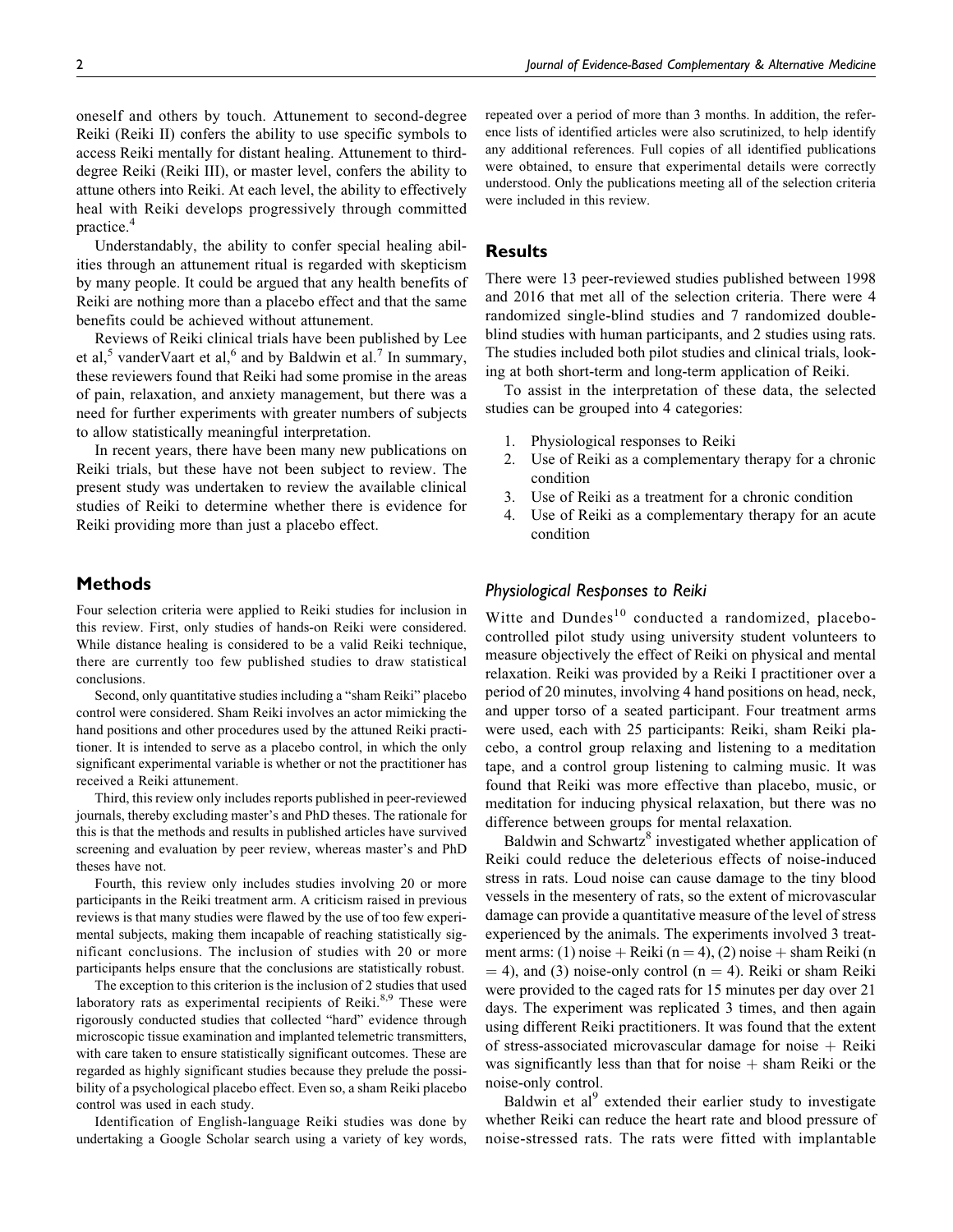telemetric transmitters to provide accurate physiological data. The same procedure was used as before, with 3 rats in each treatment arm and Reiki or sham Reiki provided for 15 minutes per day over 5 days. It was found that Reiki, but not sham Reiki, significantly reduced both the average resting heart rate and the rise in heart rate produced by exposure of rats to loud noise. However, neither Reiki nor sham Reiki significantly affected mean arterial pressure.

Díaz-Rodríguez et al $<sup>11</sup>$  employed a randomized, single-</sup> blind, placebo controlled, crossover design pilot study to investigate the physiological effects of Reiki in health care professionals with burnout syndrome. The study involved 21 participants receiving either Reiki or sham Reiki placebo, with heart rate variability, body temperature, salivary flow rate, and salivary cortisol levels measured both pre- and posttreatment. Reiki was provided by a practitioner with 15 years of experience, involving a 30-minute session covering the head, eyes, ears, and chest. It was found that a single session of Reiki increased heart rate variability and body temperature but not salivary cortisol levels, indicating that Reiki shifts the autonomic balance toward parasympathetic dominance.

Salles et  $al<sup>12</sup>$  investigated the effect of Reiki on abnormal blood pressure using a randomized, cross-sectional, descriptive, and double-blind clinical trial. Hypertensive patients were randomized to 1 of 3 treatment arms: (1) Reiki  $(n = 22)$ , (2) sham Reiki placebo (n = 22), or (3) rest control (n = 22). Reiki was provided as a single 20-minute session (no details provided). It was observed that blood pressure decreased in each of the 3 groups, with statistically significant differences between each group. The Reiki group had the greatest reduction in blood pressure, followed by the placebo and the control group.

All 5 of these studies provide evidence that Reiki is better than placebo for inducing a physically relaxed state. This appears to be an objective fact, given that it has been replicated in both humans<sup>10</sup> and rats.<sup>8</sup> Physiological measurements indicate that Reiki is more effective than placebo in reducing resting heart rate, $9$  increasing heart rate variability, $11$  and reducing blood pressure.<sup>12</sup> These results indicate that Reiki is more effective than placebo in activating the parasympathetic nervous system.

# Reiki as a Complementary Therapy for Chronic **Conditions**

Dressen and Singg<sup>13</sup> investigated the potential benefits of Reiki for patients with a variety of chronic illnesses. This randomized, single-blind, placebo controlled pilot study involved 4 treatment arms: (1) Reiki (n = 30), (2) sham Reiki placebo (n = 30), (3) progressive muscle relaxation ( $n = 30$ ), and (4) rest control (n  $=$  30). Reiki was provided by 4 Reiki masters as 30minute sessions covering the full body of a recumbent participant, given 2 times per week for 5 weeks. It was found that Reiki was more effective than the other treatments for reducing pain, depression, and state anxiety in chronically ill patients. Reiki was also found to cause desirable changes in personality, including reduced trait anxiety, enhancement of self-esteem, a shift toward internal locus of control, and toward a realistic sense of personal control.

Catlin and Taylor-Ford<sup>14</sup> investigated whether provision of Reiki therapy during outpatient chemotherapy is associated with increased comfort and well-being. This was a doubleblind, randomized clinical controlled trial with 3 treatment arms: (1) Reiki ( $n = 63$ ), (2) sham Reiki placebo ( $n = 63$ ), and (3) standard care ( $n = 63$ ). A Reiki master nurse provided a single Reiki session of 20 minutes duration (no details provided). It was found that participants in both the Reiki and sham Reiki placebo groups showed improvement in pre- and postcomfort and well-being outcomes, while those in the standard care groups showed no differences in well-being or comfort. The researchers concluded that Reiki was no better than sham Reiki and that the attentive presence of a designated nurse at the bedside was more important for patient well-being and comfort than the delivery of Reiki.

Erdogan and Cinar<sup>15</sup> evaluated the effect of Reiki on depression in elderly persons living in nursing homes using a randomized, single-blinded pilot study with 3 treatment arms: (1) Reiki ( $n = 30$ ), (2) sham Reiki placebo ( $n = 30$ ), and (3) control  $(n = 30)$ . Reiki was applied to the experimental group by a Reiki master for 8 weeks, once a week for 45 to 60 minutes. Sham Reiki was applied by 4 nurses who did not have Reiki training but thought that they were practicing Reiki. The control group had no intervention. The researchers observed a statistically significant decrease in depression levels for the Reiki group on the 4th, 8th, and 12th weeks. No significant decrease in depression scores were found for the sham Reiki or control groups. There was no significant difference in the depression scores between the sham reiki and control groups. This study indicated that Reiki might be effective for reducing depression in elderly persons living in nursing homes.

Alarcão and Fonseca<sup>16</sup> employed a randomized, doubleblinded, placebo-controlled study with a cross-sectional design to investigate the effects of Reiki on the quality of life of blood cancer patients. The study involved 2 treatment groups: (1) Reiki (n = 58) and (2) sham Reiki placebo (n = 42). Reiki (by Reiki masters) or sham Reiki treatment was provided in 60 minute sessions, twice a week for 4 weeks. Patient responses were assessed using the WHOQoL-Bref, an abbreviated generic Quality of Life Scale. It was found that the Reiki group showed significantly more improvements in the general, physical, environmental, and social dimensions of the WHOQoL-Bref. They generally felt better about themselves, their physical condition, and their relationships with their environment and other people.

Each of these studies investigated a particular aspect of how Reiki may be employed as a complementary therapy in the management of chronic conditions. In 3 of these 4 studies, Reiki was applied repeatedly over an extended period, with 1 or 2 sessions per week over a period of up to 8 weeks. In these 3 studies, Reiki was found to be more effective than placebo, resulting in reduced anxiety<sup>13</sup> and depression,<sup>15</sup> and improved self-esteem<sup>13</sup> and quality of life.<sup>16</sup>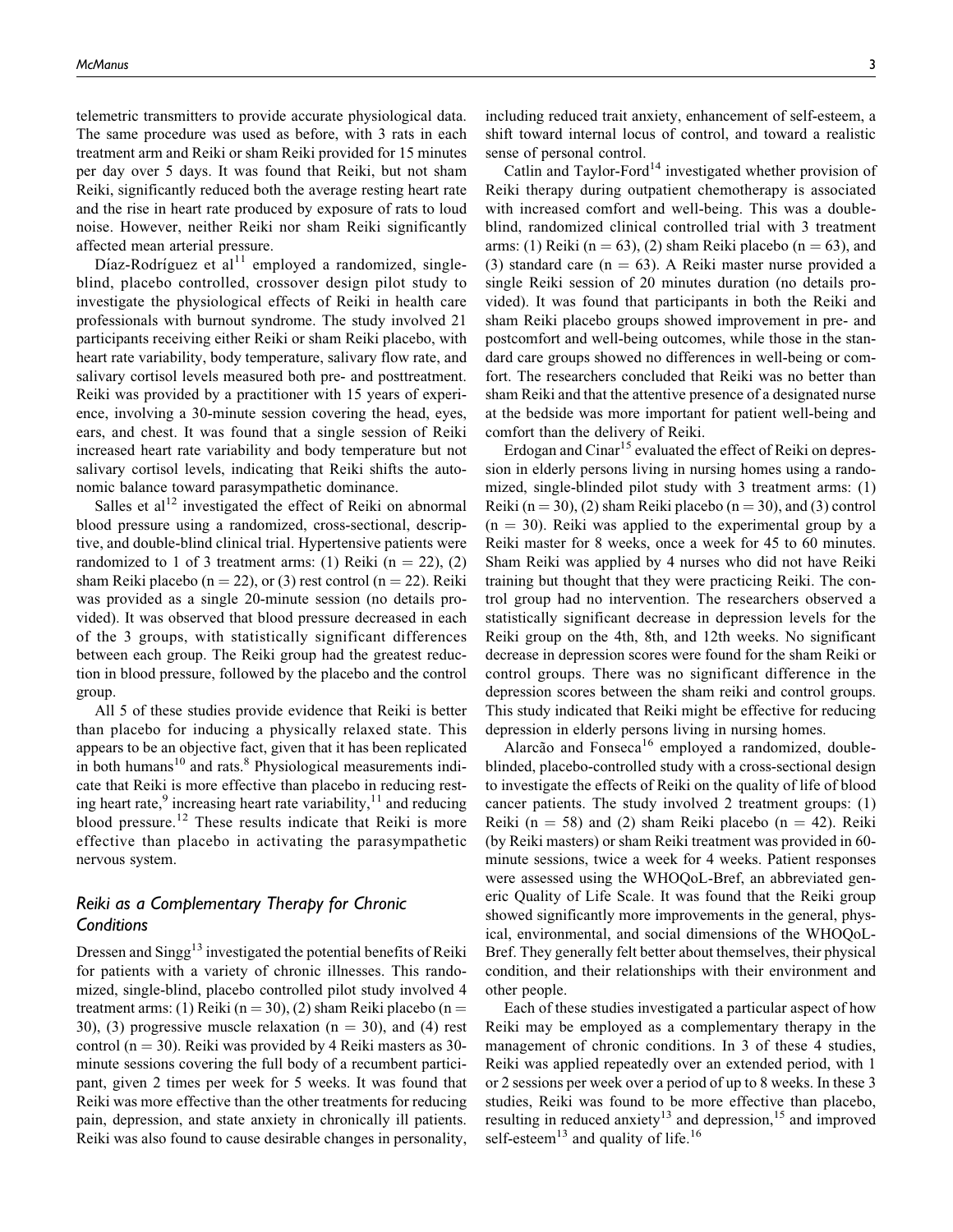Only one of the studies did not find a significant difference between Reiki and placebo.<sup>14</sup> Interestingly, this was the only study that utilized Reiki as a one-off, short-duration intervention, to improve patient comfort and well-being during chemotherapy. Interpretation of this study outcome is difficult because the trial did not include a "usual treatment" control, which would have provided insight into the sensitivity of the instruments used to measure "comfort" and "well-being."

# Reiki as an Adjunctive Treatment for Chronic Conditions

Gillespie et al<sup>17</sup> investigated the efficacy of Reiki for alleviating pain and for improving mobility and quality of life in patients with type 2 diabetes and painful diabetic neuropathy. This was a randomized, semidouble-blind, placebo-controlled, 12-week clinical trial involving 3 treatment arms: (1) Reiki  $(n = 93)$ , (2) sham Reiki placebo  $(n = 88)$ , and (3) usual care control ( $n = 26$ ). Reiki was provided by 2 experienced practitioners who provided 2 sessions in the first week, followed by weekly sessions over 12 weeks. Patients were recumbent during each 25-minute session. The researchers found that global pain scores and walking distance improved in both the Reiki and placebo groups. However, there were no significant differences between groups at the final visit. The researchers noted that the pain scores were relatively low in all groups, with high variability, which reduced the power to detect a statistically significant difference between treatments.

Assefi et al<sup>18</sup> conducted a clinical trial to determine whether Reiki can be beneficial as an adjunctive treatment for fibromyalgia. The trial was factorial designed, randomized, doubleblinded, and sham-controlled, with 2 treatment arms: (1) Reiki  $(n = 25)$  and (2) sham Reiki placebo  $(n = 25)$ . Reiki was provided by 3 experienced Reiki masters using two 30 minute sessions weekly for 8 weeks to recumbent participants. The trial results showed that neither of the treatments improved the pain, fatigue, well-being, or physical and mental functioning of patients with fibromyalgia. These researchers concluded that adults with fibromyalgia are unlikely to benefit from Reiki.

Both of these studies evaluated the potential of Reiki to relieve the pain of painful diabetic neuropathy and fibromyalgia, which are difficult conditions to manage with allopathic medicine. In the trial by Gillespie et  $al$ ,<sup>17</sup> both Reiki and placebo showed some promise for relieving the pain of painful diabetic neuropathy, but the experiment did not have sufficient statistical power to detect a significant difference between treatments. In the trial by Assefi et al,  $18$  neither Reiki nor placebo was able to relieve the pain of fibromyalgia or the resulting fatigue and reduced well-being, indicating that Reiki is not a potential cure for this recalcitrant and difficult condition.

# Reiki as a Complementary Therapy in Acute Settings

Bourque et al<sup>19</sup> undertook a randomized, double-blinded pilot study to determine whether the use of Reiki decreases the amount of analgesics administered to patients undergoing screening colonoscopy. The trial included 3 treatment arms: (1) Reiki (n = 25), (2) sham Reiki placebo (n = 5), and (3) retrospective chart review of prior patients as the control  $(n =$ 30). A Reiki master provided a 10-minute Reiki treatment simultaneously with intravenous administration of midazolam (a sedative), prior to the colonoscopic procedure. During colonoscopy, meperidine (an analgesic) was administered to the conscious patient, depending on the level of pain experienced. The trial results indicated no statistically significant difference in meperidine administration between the patients in the control and Reiki groups. The researchers noted that the study would have been enhanced by having a pain scale to determine the amount of meperidine to be administered to the patients. It was observed that patients displayed a calmer demeanor after screening colonoscopy with Reiki.

Kundu et  $al^{20}$  investigated the potential benefits of Reiki as an adjuvant to opioid therapy for postoperative oral pain control in pediatric patients. In this double-blind, randomized clinical trial, children aged 9 months to 4 years who were scheduled for elective dental work or for palatoplasty surgery were randomly assigned to 1 of 2 groups: (1) preoperative Reiki (n = 20) or (2) preoperative sham Reiki control (n = 18). Reiki was provided by a Reiki master for 20 to 30 minutes (details not provided). It was reported that there was no evidence of benefit from a single session of preoperative Reiki in terms of reducing pain intensity, analgesic requirements, incidence of side effects, or perioperative family satisfaction.

In both of these trials, Reiki was not found to be more effective than placebo for reducing acute pain during medical procedures. In both cases, however, it is unclear whether the design of the experiments provided sufficient statistical power to reach a firm conclusion. Bourque et  $al<sup>19</sup>$  stated that the experiment could have been improved by using a pain scale to help calibrate the amount of analgesic administered. Kundu et  $al^{20}$  used the Face, Legs, Activity, Cry, Consolability (FLACC) pain scale, which is appropriate for determining the dosage of postsurgery analgesic for young children, but its statistical resolving power is not well defined.

## **Discussion**

This review identified 13 placebo-controlled studies of Reiki that included at least 20 participants in the Reiki treatment arm, of which 8 found that Reiki was more effective than placebo.8-13,15,16 There were 4 studies that found no difference between Reiki and placebo, but this could be attributed to a lack of statistical resolving power of the experiments.<sup>14,17,19,20</sup> In one study in which Reiki was not better than placebo, involving patients with fibromyalgia, $^{18}$  neither Reiki nor the placebo had any beneficial effect.

Viewed collectively, these studies provide reasonably strong support for Reiki being more effective than placebo. Two of the studies were conducted with rats and produced clear, objective evidence of a benefit of Reiki over placebo. This suggests that there is some merit to the claim that Reiki "attunement" imparts an extra healing capacity to the recipient.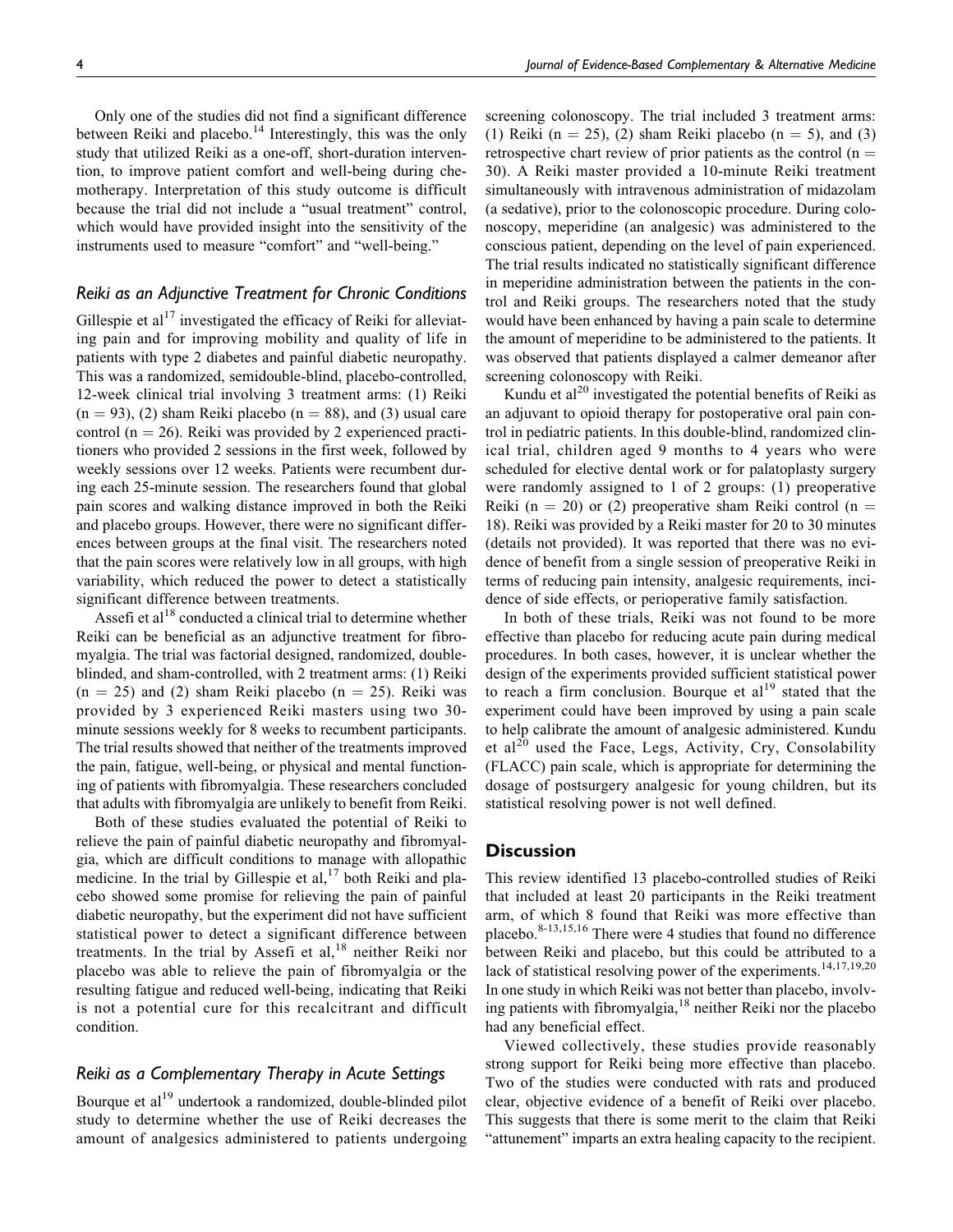Although there is currently no scientific explanation for this, the clinical trial evidence is compelling. Further research is warranted to better understand this phenomenon.

Reiki has been shown to be better than placebo for inducing a state of relaxation.<sup>8,10</sup> Physiologically, this means that Reiki is effective in activating the parasympathetic nervous system, quantitatively measured as reduced heart rate,<sup>8</sup> reduced blood pressure,<sup>12</sup> and increased heart rate variability.<sup>11</sup> The parasympathetic nervous system is one branch of the autonomic nervous system, the other branch being the sympathetic nervous system. In a healthy individual, the activity of the 2 branches can be rapidly modulated in response to changing environmental demands, but overall are maintained in a state of dynamic balance, or homeostasis. This regulatory process is primarily mediated by the parasympathetic nervous system via the vagus nerve. $2<sup>1</sup>$ 

It is known that the vagus nerve plays a vital role in mediating the mutual interactions between the brain and the body. According to the neurovisceral integration model,<sup>22</sup> the vagus nerve plays a key role in processes that regulate the health of the body, including inflammatory responses, glucose regulation, and hypothalamic-pituitary-adrenal function. In each of these processes, the regulatory role of the vagus nerve is thought to be associated with its function as part of the "inflammatory reflex."<sup>23</sup>

According to the polyvagal theory, $^{21}$  the autonomic nervous system is the neurophysiological substrate for emotional expression and contingent social behavior. The perception of pain, like other emotions, is an affective state that is governed by the autonomic nervous system. Chronic pain is associated with dysregulation of the autonomic nervous system and reduced heart rate variability. Increased heart rate variability indicates a greater capacity of the autonomic nervous system for affect regulation and reduced pain sensitivity.<sup>24,25</sup>

A compromised autonomic nervous system, as characterized by reduced heart rate variability, is associated with cognitive and affective dysregulation, and psychological inflexibility, which are major psychological risk factors for psychopathologies such as chronic anxiety and depression.<sup>26</sup> Conversely, increased heart rate variability is associated with better regulation of emotional responses, better coping strategies, more positive emotions, and increased social connectedness, supporting an "upward spiral" in social and psychological well-being. $27,28$ 

Thus, the vagus nerve plays a vital role in mediating both physical and mental health. Artificial stimulation of the parasympathetic nervous system via the vagus nerve has been shown to reduce the perception of pain,<sup>29</sup> reduce depression,<sup>30</sup> and improve mood and quality of life.<sup>31</sup>

For patients with chronic health conditions, Reiki has been found to be more effective than placebo for reducing pain and anxiety, $^{13}$  depression, $^{15}$  and for improving self-esteem $^{13}$  and quality of life.<sup>16</sup> It seems likely that these effects are the result of Reiki's ability to activate the parasympathetic nervous system and increase heart rate variability, which can be understood in terms of the neurovisceral integration model<sup>22</sup> and the polyvagal theory. $21$ 

As a safe and gentle way to activate the parasympathetic nervous system via deep relaxation, Reiki has the potential to provide valuable support for a broad range of chronic health conditions. Research to date does not suggest that Reiki can cure any health condition, so it is not appropriate to regard Reiki as an alternative to allopathic medicine. Instead, Reiki should be regarded as a useful complement to conventional practices, especially for chronic illnesses where the use of drugs offers little benefit.

Previous research has provided evidence to suggest that Reiki may be a useful complementary therapy in acute settings. For example, the effectiveness of Reiki as an aid to recovery after major surgical procedures has been tested in an Indian hospital. Reiki was provided for 7 days after surgical procedures such as laparotomy, gastrectomy, hysterectomy, cholecystectomy, mastectomy, and general abdominal surgeries. Reiki was found to improve the vital signs (temperature, pulse, respiration, blood pressure, and pain), hence the prospects for better recovery and to reduce anxiety and depression.<sup>32</sup> Also, Reiki has been found to significantly reduce pain and the need for analgesics following total knee arthroscopy<sup>33</sup> and delivery by Caesarean section.<sup>34,35</sup> Such results are potentially significant, because it has been shown that high preoperative anxiety and depression and its persistence during the postoperative period leads to a higher morbidity and mortality rate. Reiki could potentially play a complementary role in acute surgical procedures, to reduce the risk and cost of postoperative complications.<sup>32</sup>

However, in the 2 placebo-controlled trials considered in this review,  $19,20$  Reiki was not found to be more effective than placebo for reducing acute pain during medical procedures. A possible reason for this is that, in these 2 trials, Reiki was provided for a short period (10-30 minutes) prior to the procedure. In contrast, in the trials that reported success, Reiki was provided for a number of days postprocedure, that is, for  $2^{34,35}$  $3<sup>33</sup>$  or 7 consecutive days.<sup>32</sup>

No research has been conducted to evaluate the optimum duration of a Reiki session, or the optimum number of sessions that should be provided. Typically, a Reiki practitioner would recommend the use of 3 sessions as a starting point, regarding more Reiki as being better than less. The optimum amount is likely to be different for each condition, and possibly each person, so this could be a significant source of experimental variation that has not yet been taken into account. Since Reiki has been shown to have a significant effect on measurable physiological variables such as heart rate variability, it is recommended that research be undertaken to investigate whether the effect of Reiki on heart rate variability has only a transient or lasting benefit, and whether multiple Reiki sessions over an extended period of time have a cumulative effect.

# Conclusion

Reiki is a safe, gentle, and profoundly relaxing healing modality that can be practiced by anyone who has received an "attunement" from a Reiki master. This review has found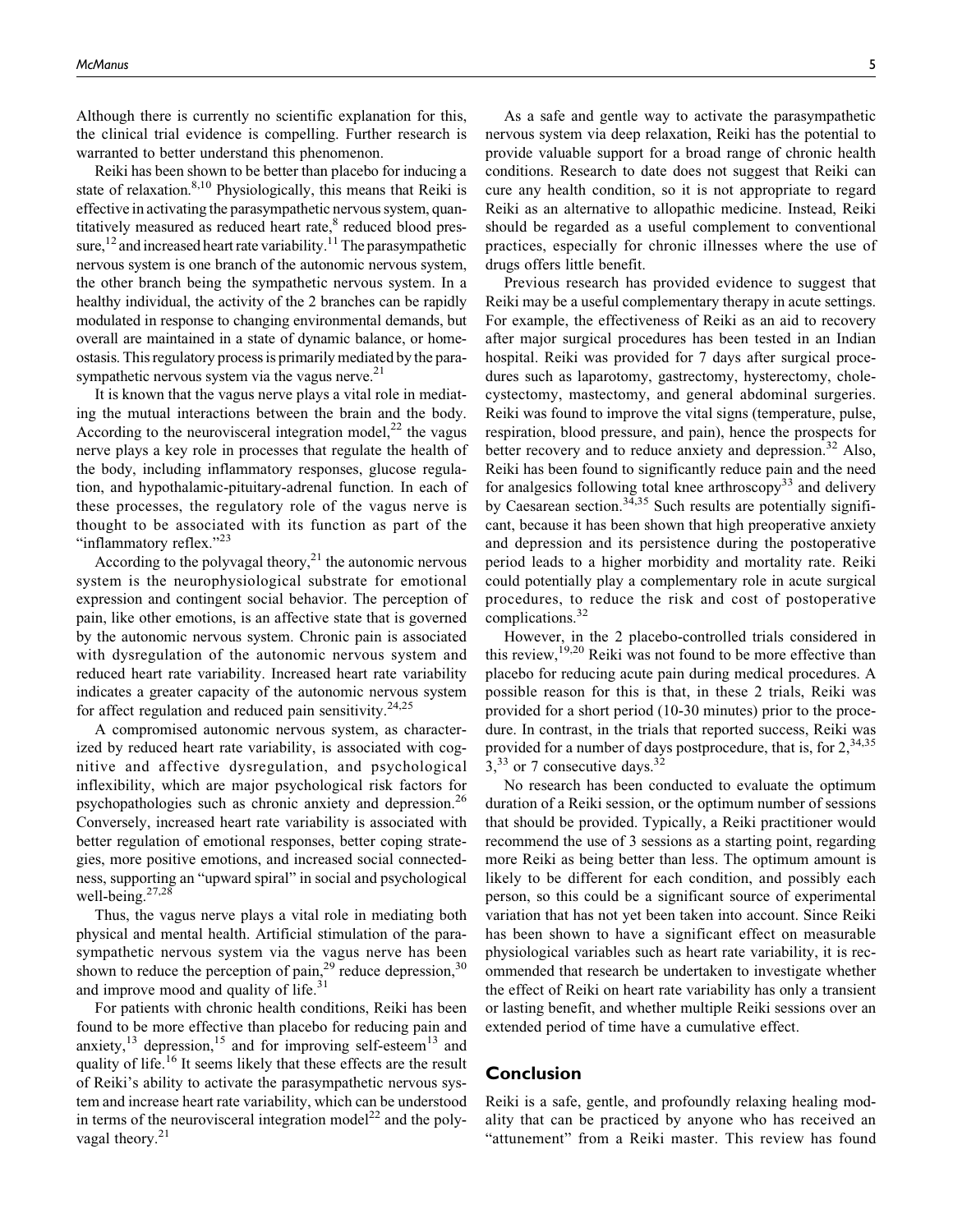reasonably strong evidence for Reiki being more effective than placebo, suggesting that Reiki attunement leads to a quantifiable increase in healing ability.

Reiki is better than placebo in activating the parasympathetic nervous system, as measured by reduced heart rate, reduced blood pressure, and increased heart rate variability. For patients with chronic health conditions, Reiki has been found to be more effective than placebo for reducing pain, anxiety, and depression, and for improving self-esteem and quality of life. According to the neurovisceral integration model and the polyvagal theory, these effects are due to higher parasympathetic nervous system activity, mediated via the vagus nerve.

This understanding suggests that Reiki has the potential to provide valuable support for a broad range of chronic health conditions. However, there is no justification to regard Reiki as a cure for any health condition. Instead, Reiki should be regarded as a complementary therapy that can be implemented alongside all other medical and therapeutic techniques.

Further research is recommended to help optimize the application of Reiki for specific health conditions and to examine the benefits arising from provision of multiple Reiki sessions over an extended period of time.

#### Acknowledgments

The author wishes to acknowledge the guidance and wisdom of his Reiki masters, Elizabeth and Robert Thuan, who are dedicated to professionalizing the practice of Reiki. The author is grateful for the support of fellow members of the committee of management of the Australasian Usui Reiki Association, who are dedicated to letting the love of Reiki shine in the world.

## Declaration of Conflicting Interests

The author declared no potential conflicts of interest with respect to the research, authorship, and/or publication of this article.

## Funding

The author received no financial support for the research, authorship, and/or publication of this article.

### Ethical Approval

Ethical approval was not needed for the research published in this review article.

### **References**

- 1. Lin V, Canaway R, Carter B. Interface, interaction and integration: how people with chronic disease in Australia manage CAM and conventional medical services. Health Expect. 2015;18: 2651-2665.
- 2. Coleman J. The Effectiveness of Reiki Treatments: A Summary of Evidence-Based Research and Clinical Effectiveness (Submission on "The Effectiveness of Reiki Treatments" to the Review of Australian Government Rebate on Private Health Insurance for Natural Therapies). Monbulk, Victoria, Australia: Australian Reiki Connection Inc; 2013.
- 3. Burden B, Herron-Marx S, Clifford C. The increasing use of Reiki as a complementarytherapy in specialist palliative care. Int J Pall Nurs. 2005;11:248-253.
- 4. Miles P, True G. Reiki—review of a biofield therapy: history, theory, practice, and research. Altern Ther Health Med. 2003;9:62-72.
- 5. Lee MS, Pittler MH, Ernst E. Effects of reiki in clinical practice: a systematic review of randomised clinical trials. Int J Clin Pract. 2008;62:947-954.
- 6. vanderVaart S, Gijsen VM, de Wildt SN, Koren G. A systematic review of the therapeutic effects of Reiki. J Altern Complement Med. 2009;15:1157-1169.
- 7. Baldwin AL, Vitale A, Brownell E, Scicinski J, Kearns M, Rand W. The Touchstone Process: an ongoing critical evaluation of Reiki in the scientific literature. Holist Nurs Pract. 2010;24:260-276.
- 8. Baldwin AL, Schwartz GE. Personal interaction with a Reiki practitioner decreases noise-induced microvascular damage in an animal model. J Altern Complement Med. 2006;12:15-22.
- 9. Baldwin AL, Wagers C, Schwartz GE. Reiki improves heart rate homeostasis in laboratory rats. J Altern Complement Med. 2008; 14:417-422.
- 10. Witte D, Dundes L. Harnessing life energy or wishful thinking? Reiki, placebo reiki, meditation, and music. Altern Complement Ther. 2001;7:304-309.
- 11. Díaz-Rodríguez L, Arroyo-Morales M, Fernández-de-las-Peñas C, García-Lafuente F, García-Royo C, Tomás-Rojas I. Immediate effects of reiki on heart rate variability, cortisol levels, and body temperature in health care professionals with burnout. Biol Res Nurs. 2011;13:376-382.
- 12. Salles LF, Vannucci L, Salles A, Silva MJPD. The effect of Reiki on blood hypertension. Acta Paulista de Enfermagem. 2014;27: 479-484.
- 13. Dressen LJ, Singg S. Effects of Reiki on pain and selected affective and personality variables of chronically ill patients. Subtle Energies Energy Med J Arch. 1998;9:51-82.
- 14. Catlin A, Taylor-Ford RL. Investigation of standard care versus sham Reiki placebo versus actual Reiki therapy to enhance comfort and well-being in a chemotherapy infusion center. Oncol Nurs Forum. 2011;38:E212-E220.
- 15. Erdogan Z, Cinar S. The effect of Reiki on depression in elderly people living in nursing home. Indian J Tradit Knowledge. 2016;15:35-40.
- 16. Alarcão Z, Fonseca JR. The effect of Reiki therapy on quality of life of patients with blood cancer: results from a randomized controlled trial. Eur J Integr Med. 2016;8:239-249.
- 17. Gillespie EA, Gillespie BW, Stevens MJ. Painful diabetic neuropathy: impact of an alternative approach. Diabetes Care. 2007;30: 999-1001.
- 18. Assefi N, Bogart A, Goldberg J, Buchwald D. Reiki for the treatment of fibromyalgia: a randomized controlled trial. J Altern Complement Med. 2008;14:1115-1122.
- 19. Bourque AL, Sullivan ME, Winter MR. Reiki as a pain management adjunct in screening colonoscopy. Gastroenterol Nurs. 2012;35:308-312.
- 20. Kundu A, Lin Y, Oron AP, Doorenbos AZ. Reiki therapy for postoperative oral pain in pediatric patients: pilot data from a double-blind, randomized clinical trial. Complement Ther Clin Pract. 2014;20:21-25.